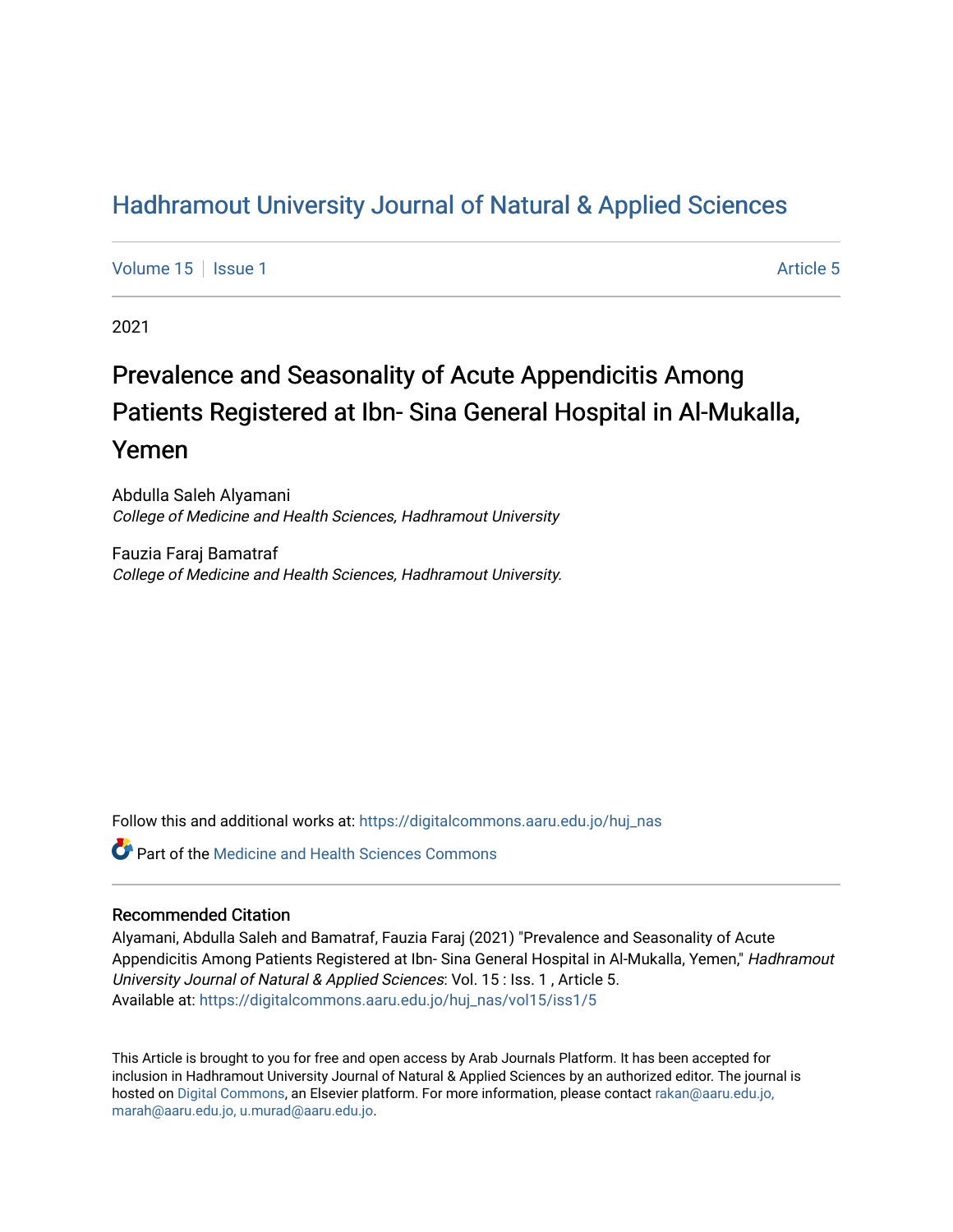### **Prevalence and Seasonality of Acute Appendicitis Among Patients Registered at Ibn- Sina General Hospital in Al-Mukalla, Yemen**

**Abdulla Saleh Alyamani\* Fauzia Faraj Bamatraf\*\***

#### **Abstract**

Appendicitis is the most common acute surgical condition of the abdomen. Age, sex and seasonal variations have been observed in many studies. The aim of the study is to determine the prevalence and seasonality of acute appendicitis among patients registered in Ibn-Sina general hospital (ISGH) in Al-Mukalla. In this retrospective study. The data was collected from admission records in surgical department of ISGH during the period January 2011 - December 2017. Out of 12580 patients attending surgical ward, 2565 patients with acute appendicitis were collected from records of the hospital. The prevalence of acute appendicitis during the study years was 20.39%. The prevalence of acute appendicitis in males was found to be twice that of females (66.6% and 33.4% respectively). Acute appendicitis was significantly higher among males in the 11-20 age group (70.0%). While in females it was higher in the age group  $\leq 10$  years (51.1%) (p value = 0.000). and decreased with age increase in both males and females. A significant seasonal effect was also observed, with the prevalence of acute appendicitis higher in the winter and autumn ( $p$  value  $= 0.000$ ). In this study obvious differences were observed in the prevalence of acute appendicitis for different seasons, age groups and genders with higher rate in teen age group, male gender and winter and autumn season.

**Keywords**: Acute appendicitis, prevalence, seasonality, Ibn-Sina hospital, Al-Mukalla

#### **Introduction:**

Acute appendicitis is the most common cause of 'acute abdomen. It is defined as a sudden, severe inflammation of the vermiform appendix. It is characterized by abdominal pain, usually localized in the lower right quadrant, with nausea, vomiting and constipation [14]. The etiology of the appendicitis still remains unclear and multifactorial.

The disease has been attributed to a variety of possible causes, including mechanical obstruction [9] inadequate dietary fiber [1] smoking [19], air pollution [10] and familial susceptibility [6,21].

The incidence of appendicitis seems to have risen greatly in the first half of this century, particularly in Europe, America and Australasia, with up to 16% of the population undergoing appendectomy [14]. The rate of acute appendicitis varies among countries. Declining rates of acute appendicitis have been reported in the United States and Europe. In the past 30 years, the incidence has fallen dramatically in these countries, such that the individual lifetime risk of appendicectomy is 8.6% and 6.7% among males and females respectively [14]. However, the frequency appears to be increasing in the developing countries [20,16].

Age, sex and seasonal variations of acute appendicitis have been observed in many studies, but the reasons for these variations are not clear. Acute appendicitis is relatively rare in infants, and is common in childhood and early adult life, reaching the peak of infection in teens and early twenties.. After middle age, the risk of developing appendicitis is quite small. The incidence of appendicitis is equal among males and females before puberty. In teenagers and young adults, the male–female ratio increases to3:2 at age 25; thereafter, the greater incidence in males declines [14].

Population-based epidemiological studies about the impact of seasonal variables on appendicitis have been published, but so far there is no clear consensus about the connection between the seasonal variations and acute appendicitis [4,15,17,18].

Although acute appendicitis is a common surgical condition, little is known about its epidemiology in Yemen. Therefore, this study was conducted to explore the prevalence, demographic characteristics, and seasonal variation and trends of acute appendicitis among patients attended Ibn Sina general hospital in AL-Mukalla district during the period 1st January 2011 to 31st December 2017.

#### **Materials and method:**

The study was a retrospective descriptive study, relied on data that had been collected through medical records. All patients with Appendicitis

<sup>\*</sup> Surgical Department, College of Medicine and Health Sciences, Hadhramout University.

<sup>\*\*</sup> Community Medicine Department, College of Medicine and Health Sciences, Hadhramout University.Received on 17/3/201/8 and Accepted for Publication on 7/5/2018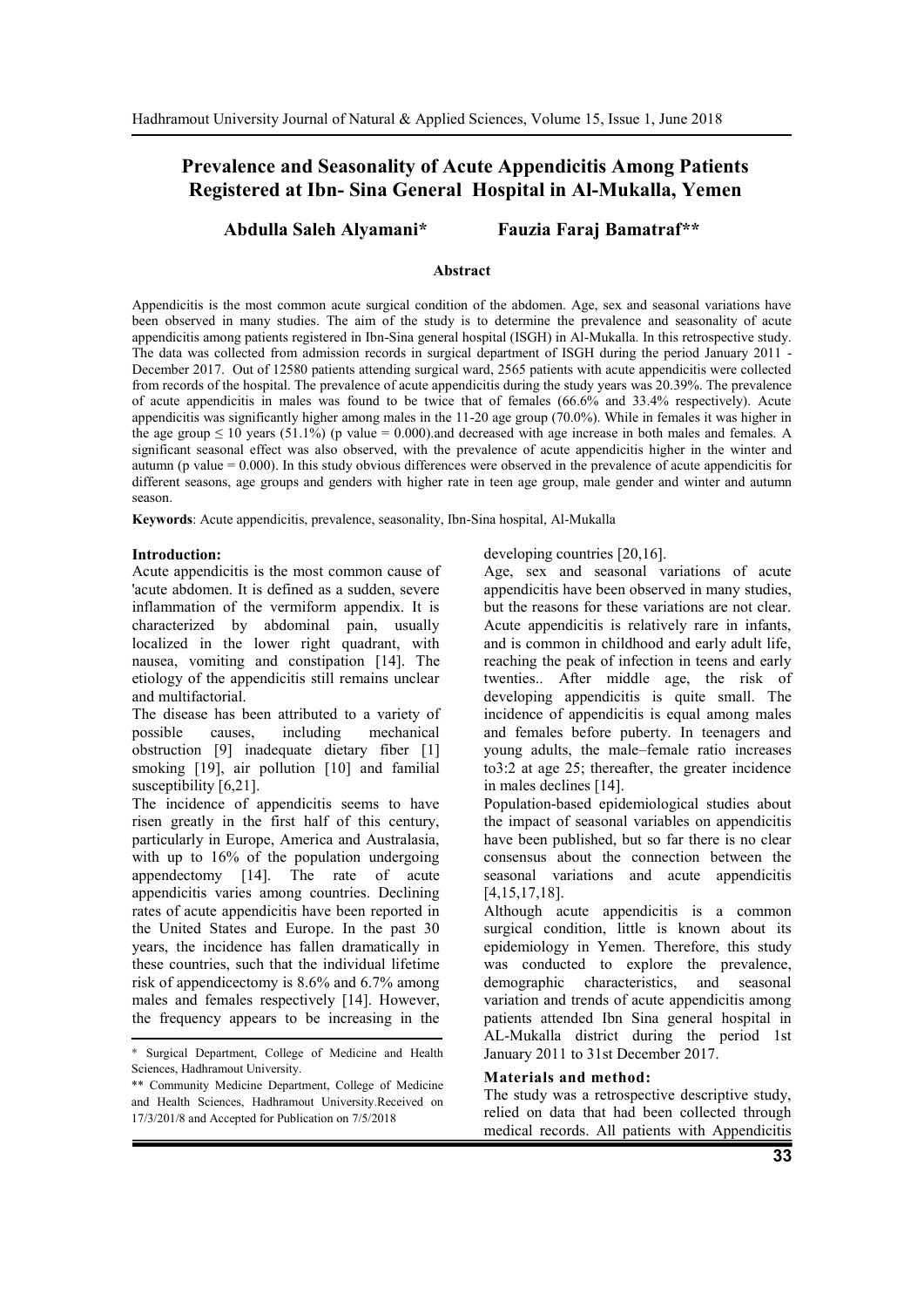who registered for treatment at Ibn Sina General Hospital (ISGH) in AL-Mukalla district from 1<sup>st</sup> January  $2011$  to  $31<sup>st</sup>$  December 2017 were included in this study. The study was carried out at Ibn Sina General Hospital in Al- Mukalla District. ISGH is the main referral hospital that provides health services to the population from the following geographical areas [Hadhramout, Shabwa and Mahara governorates)

#### **Data Analysis:**

To ensure the accuracy of data processing, the data were analyzed by using (statistical package for social software SPSS version (19.0), frequencies and percentages for categorical data. Comparisons were done with the Chi-square test and p-value level <0.05 was considered, significant throughout the study.

#### **Results:**

During the seven years the total patients attending the surgical wards were 12580; out of them 2565 patients with acute appendicitis were collected from records of the hospital. The prevalence of acute appendicitis during the 7 years was 20.39%. Out of 2565 there were 2055 (80.1%) patients operated with acute appendicitis and 510 (19.9%) were treated conservatively as appear in Table 1.

**Table No (1): Frequency of patients registered at ISGH with acute appendicitis during the years 2011-2017**

| <b>Treatment</b> |              | Frequency | Percent |  |  |
|------------------|--------------|-----------|---------|--|--|
|                  | Appendectomy | 2013      | 78.5    |  |  |
| Operated         | Perforation  | 42        | 1.6     |  |  |
| Conservative     | <b>Mass</b>  | 108       | 4.2     |  |  |
|                  | Observation  | 402       | 15.7    |  |  |
|                  | <b>Total</b> | 2565      | 100.0   |  |  |

As shown in Table 2 the distribution of acute appendicitis with respect to gender. Males were found to be twice as high as females (66.6% and 33.4% respectively) of the total number of patients during the seven years of study period. It was seen also that the number of patients with acute appendicitis is increasing yearly starting from 157 at the year 2011 to 743 at the year 2017.

**Table No (2): Distribution of acute appendicitis related to gender during the study years 2011-2017**

|       | Gender                        |                                  |                            |  |
|-------|-------------------------------|----------------------------------|----------------------------|--|
| Year  | Male<br>(%)<br>N <sub>0</sub> | Female<br>N <sub>0</sub><br>( %) | <b>Total</b><br>(%)<br>No. |  |
| 2011  | 116 (73.9)                    | 41(26.1)                         | 157(100.0)                 |  |
| 2012  | 101 (62.7)                    | 60 (37.3)                        | 161(100.0)                 |  |
| 2013  | 152 (65.5)                    | 80 (34.5)                        | 232 (100.0)                |  |
| 2014  | $278$ $(71.1)$                | 113 (28.9)                       | 391 (100.0)                |  |
| 2015  | 259 (65.7)                    | 135 (34.3)                       | 394 (100.0)                |  |
| 2016  | 318 (65.3)                    | 169<br>(34.7)                    | 487 (100.0)                |  |
| 2017  | 484 (65.1)                    | 259 (34.9)                       | 743 (100.0)                |  |
| Total | 1708 (66.6)                   | 857 (33.4)                       | 2565(100.0)                |  |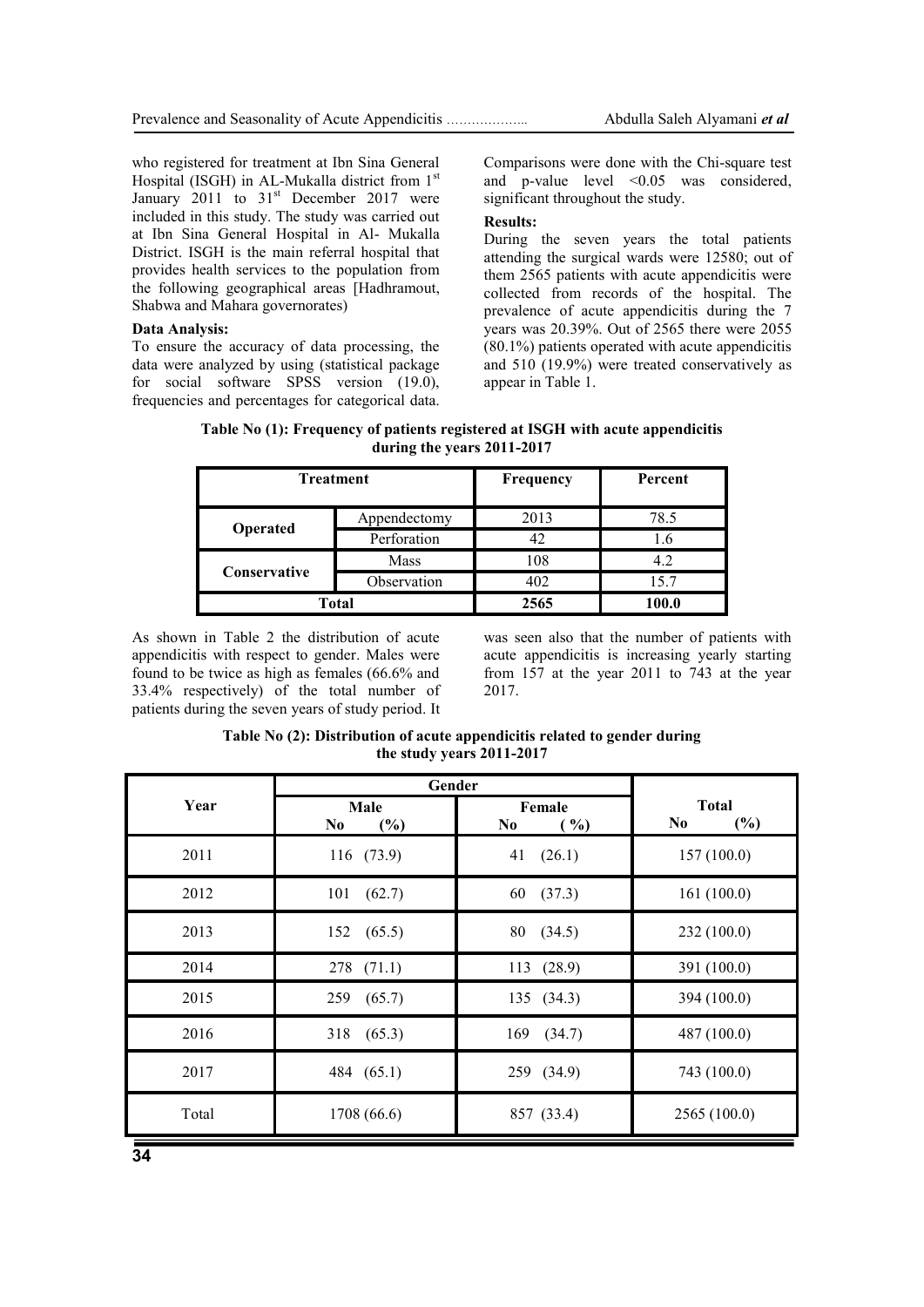Table 3 demonstrates the distribution of acute appendicitis regarding age groups. More than half of recorded patients were at the age group of 11-20 years and the number was decreased when the patients were older. The lowest number was 109 (4.2%) in older than >40 years.

| Age group | <b>Frequency</b> | Percent |  |  |  |
|-----------|------------------|---------|--|--|--|
| $\leq10$  | 223              |         |  |  |  |
| $11 - 20$ | 1332             | 51.9    |  |  |  |
| $21 - 30$ | 729              | 28.4    |  |  |  |
| $31 - 40$ | 172              |         |  |  |  |
| >40       | 109              |         |  |  |  |
| Total     | 2565             | 100.0   |  |  |  |

**Table 3: Distribution of acute appendicitis according to age group**

Using Chi square test, it was found that, there was significant association between patients' age groups and gender in the occurrence of acute appendicitis. The prevalence of acute appendicitis was significantly higher among males in age group 11-20 years 932(70.0%). The prevalence of acute appendicitis was significantly higher among females in age group  $\leq$  10 years 114(51.1%). On the other hand the prevalence of acute appendicitis has decreased with increasing of age in both males and females (Table 4).

**Table 4: Association between prevalence of acute appendicitis and age group and gender among study populations**

| Age groups (years) |      |               | <b>Sex</b>     |               |                |         |
|--------------------|------|---------------|----------------|---------------|----------------|---------|
|                    | Male |               | Female         |               | <b>Total</b>   | p-value |
|                    | No   | $\frac{1}{2}$ | N <sub>0</sub> | $\frac{9}{0}$ | (%)<br>N0      |         |
| $\leq 10$          | 109  | (48.9)        | 114            | (51.1)        | 223(100.0)     |         |
| $11 - 20$          | 932  | (70.0)        | 400            | (30.0)        | 1332 (100.0)   |         |
| 21-30              | 483  | (66.3)        | 246            | (33.7)        | 729 (100.0)    | 0.000   |
| $31-40$            | 113  | (65.7)        | 59             | (34.3)        | (100.0)<br>172 |         |
| >40                | 71   | (65.1)        | 38             | (34.9)        | (100.0)<br>109 |         |
| Total              | 1708 | (66.6)        | 857            | (33.4)        | 2565(100.0)    |         |

\*Chi square *p<0.05 is considered statistically significant*

Figure (2) shows the prevalence of acute appendicitis in every month during the study period 2011-2017. It was found that the highest prevalence of registered patients with acute

appendicitis was in cold months; December, November, October and January (260, 256, 248 and 245 cases respectively). The lowest prevalence was in May 156 patients.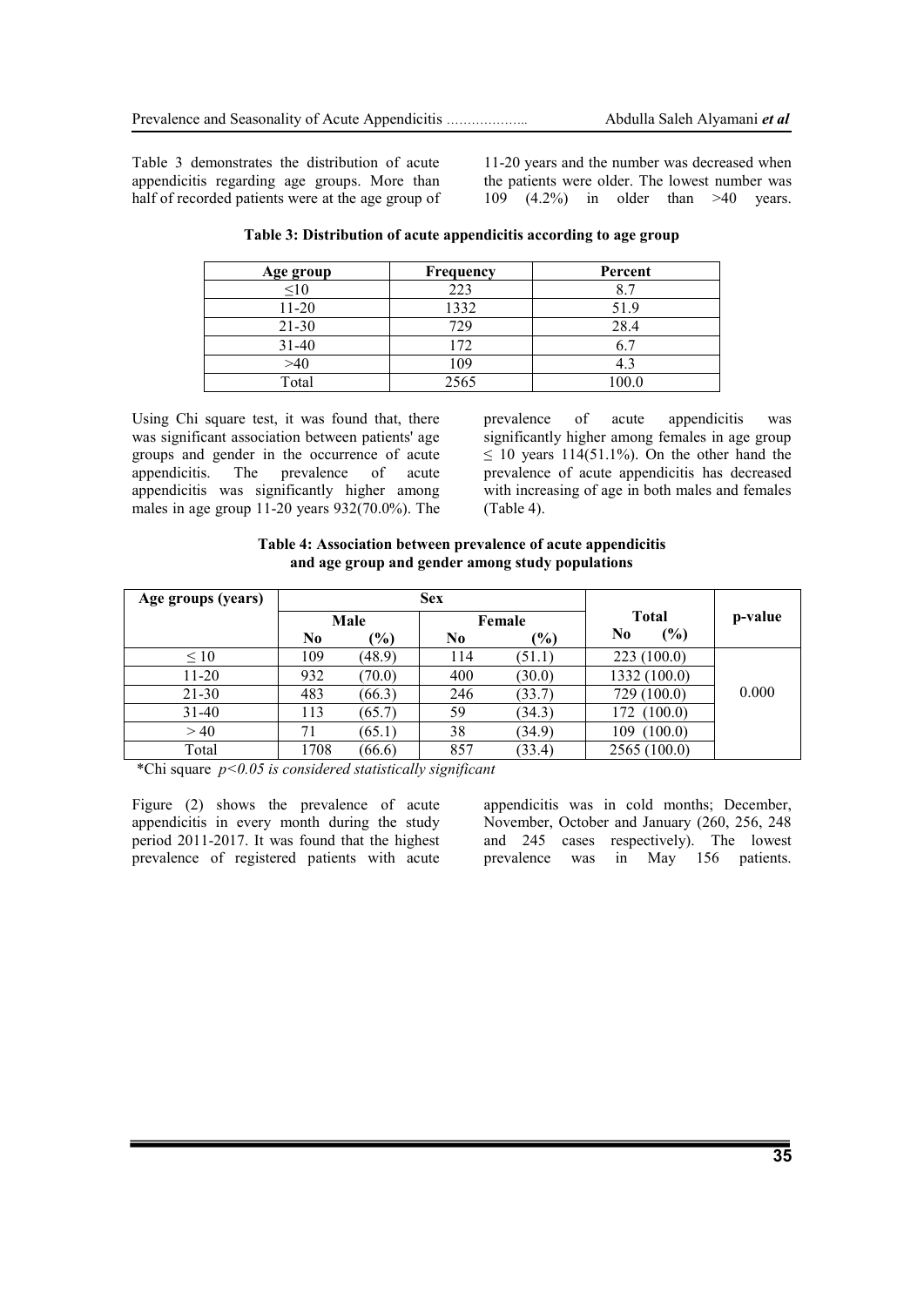

As shown in Table 5, there was a significant association between season and prevalence of acute appendicitis. It was clear that the prevalence of acute appendicitis throughout the

most study years was significantly higher in winter and autumn and decreased during spring and summer.

| Year  | Season         |               |                |               |                |               |                | Total     |                | P. value*     |       |
|-------|----------------|---------------|----------------|---------------|----------------|---------------|----------------|-----------|----------------|---------------|-------|
|       |                | Winter        |                | Spring        | Summer         |               | Autumn         |           |                |               |       |
|       | N <sub>0</sub> | $\frac{0}{0}$ | N <sub>0</sub> | $\frac{0}{0}$ | N <sub>0</sub> | $\frac{0}{0}$ | N <sub>0</sub> | $\%$      | N <sub>0</sub> | $\frac{0}{0}$ |       |
| 211   | 39             | (24.8)        | 33             | (21.0)        | 40             | (25.5)        | 45             | (28.7)    | 157            | (100.0)       |       |
| 2012  | 33             | (20.5)        | 34             | (21.1)        | 54             | (33.5)        | 40             | (24.8)    | 161            | (100.0)       |       |
| 2013  | 82             | (35.3)        | 48             | (20.7)        | 30             | (12.9)        | 72             | (31.0)    | 232            | (100.0)       |       |
| 2014  | 97             | (24.8)        | 96             | (24.6)        | 96             | (24.6)        | 102            | (26.1)    | 391            | (100.0)       | 0.000 |
| 2015  | 140            | (35.5)        | 69             | (17.5)        | 100            | (25.4)        | 85             | (21.6)    | 394            | (100.0)       |       |
| 2016  | 125            | (25.7)        | 110            | (22.6)        | 112            | (23.0)        | 140            | (28.7)    | 487            | (100.0)       |       |
| 2017  | 176            | (23.7)        | 184            | (24.8)        | 183            | (24.6)        | 200            | (26.9)    | 743            | (100.0)       |       |
| Total | 692            | (27.0)        | 574            | (22.4)        | 615            | (24.0)        |                | 684(26.7) |                | 2565(100.0)   |       |

**Table 5: Association between seasons and the prevalence of acute appendicitis**

\* *p <0.05 is considered statistically significant*

#### **Discussion**

Despite diagnostic and therapeutic advancement in medicine, appendicitis remains a clinical emergency. In fact, this illness is one of the most common causes of acute abdominal pain. The prevalence of acute appendicitis found in this study (20.39%) is much higher than that found in the study done among the population in the

United States and European countries 7%. [5,12]. On the other hand the prevalence of acute appendicitis among the Yemeni population in the present study is much lower than that in the other developing countries such as India where the prevalence was 30.7% [11]

One of the most striking epidemiological features of appendicitis is the marked variation in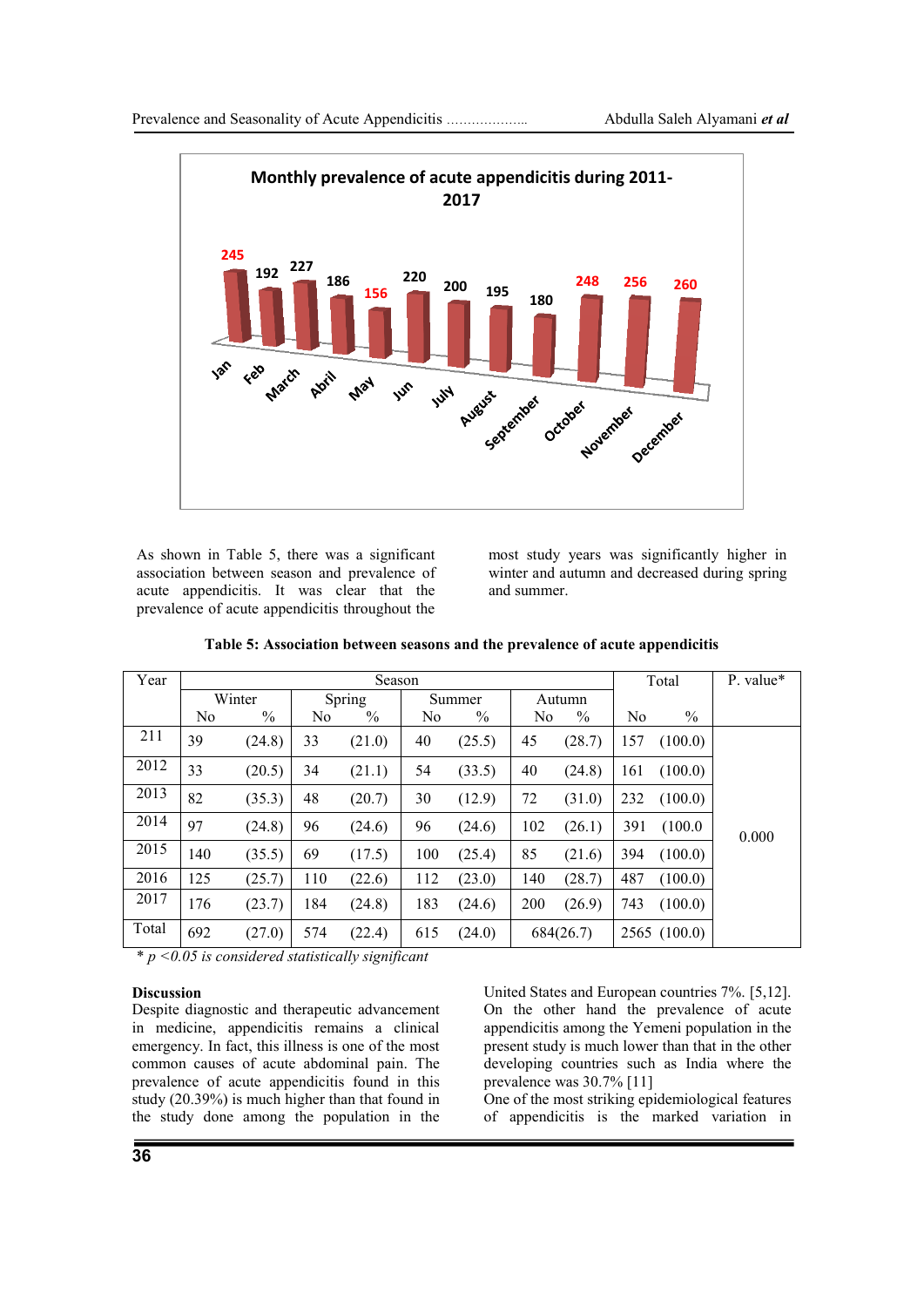prevalence by age and sex. In this study, the highest prevalence of acute appendicitis was observed among males than females (with a male to female ratio of 2.2: 1), which was consistent with other studies in Canada, Tehran, Nigeria and Ghana where males had higher prevalence of appendicitis more than females [4,15,17,18].

In our study we found a significant association between the prevalence of acute appendicitis and the patients' age. Acute appendicitis was found significantly higher among males in those aged 11-20 years of age group whereas in females the highest occurrence was observed in  $\leq 10$  years of age group. In most of the studies, it is observed that appendicitis is common in the youngest age group which we also observed in our study. These studies such as India (1-20 years age group) United States (10–19 years age group) and Ontario, Canada (10–19 years age group) [11,5,4].

Study conducted by Noudeh et al in Tehran showed that appendicitis is more common in males, in those aged 21-30 years whereas in females the highest occurrence was observed in  $(11-20$  years of age group) [15].

A study conducted by Thomas in Saudi Arabia showed that acute appendicitis was found to be most common between ages 10 to 29 years [23]. While a study conducted by Mungadi et al in Nigeria showed that acute appendicitis is more common in age group 20-29 years [13].

Regarding seasonality our study found a significant association between the occurrence of acute appendicitis and temperature. Seven years period of study (2011-2017) showed seasonal variation of appendicitis with peak in Winter and Autumn and decreased during Spring and Summer. This observation is consistent with the study that was carried out in India which revealed that the highest in Summer and Spring and the lowest in Autumn and Winter [11]

In contrast a seasonal pattern of incidence for acute appendicitis which has been reported by other many studies, which revealed that the highest incidence of acute appendicitis was found in Summer and Spring and the lowest in Autumn and Winter [7,13,23]. The influence of seasonal variables on the incidence of acute appendicitis has been discussed in many studies but yet there is no definite explaination for it [2,3,8,22].

#### **Conclusion**

The prevalence of acute appendicitis during the 7 years was (20.39%). Acute appendicitis was significantly higher among males, in those aged 11-20 years compared to females, in those aged  $\leq$  10 years and has decreased with increasing of age in both males and females. Occurrence of appendicitis was significantly higher during the Winter and Autumn season.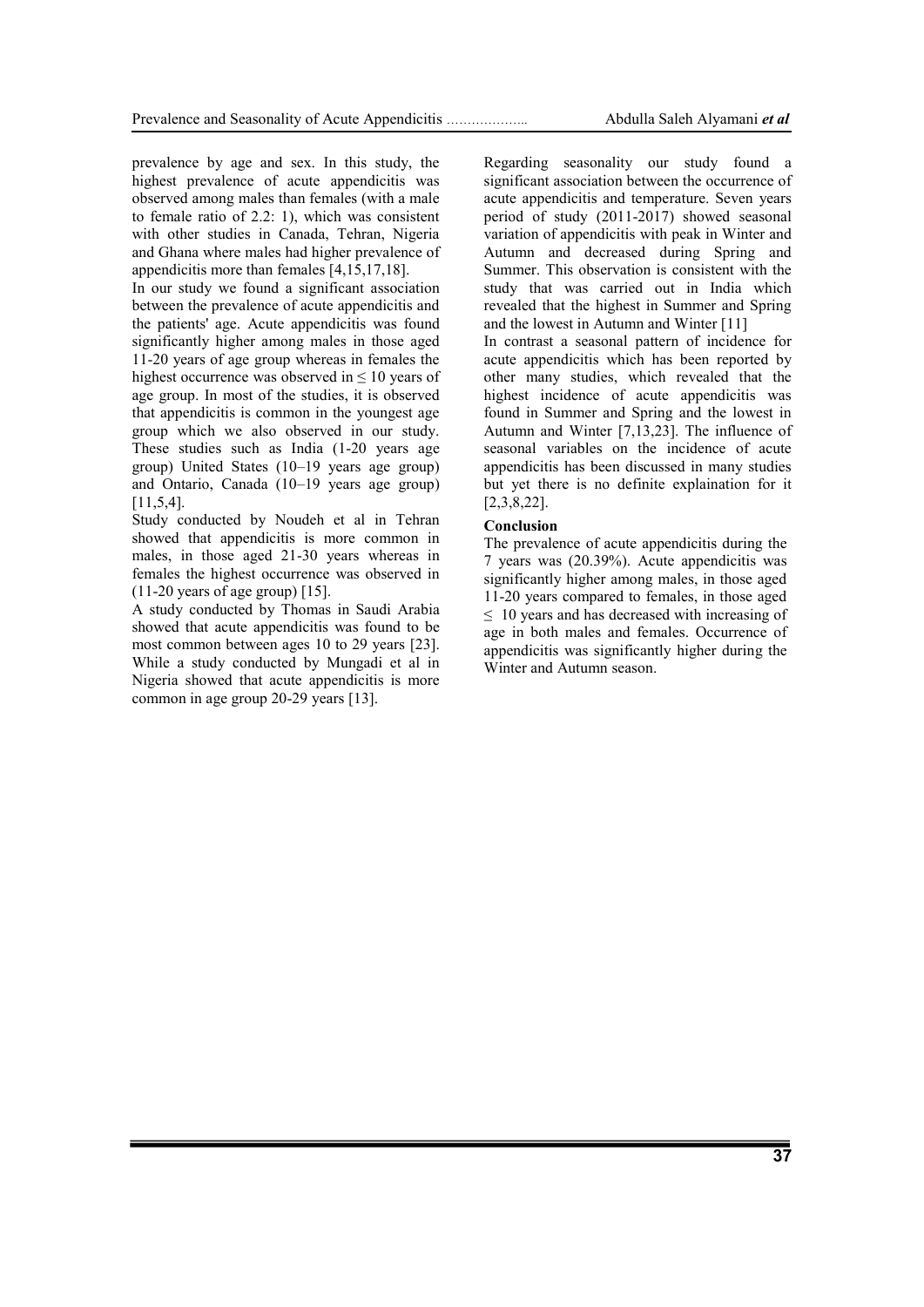#### **References:**

- 1- Adamidis D, Roma-Giannikou E, Karamolegou K, Tselalidou E, Constantopoulos A. (2000). Fiber intake and childhood appendicitis. Int J Food Sci Nutr. 51: 153-157
- 2- Alder AC, Fomby TB, Woodward WA, Haley RW, Sarosi G, Livingston EH. (2010). Association of viral infection and appendicitis. Arch Surg. 145: 63-71
- 3- Alexander P. (2013). Association of monthly frequencies of diverse diseases in the calls to the public emergency service of the city of Buenos Aires during 1999-2004 with meteorological variables and seasons. Int J Biometeorol. 57: 83-90
- 4- Al-Omran M, Mamdani M, McLeod RS. (2003). Epidemiologic features of acute appendicitis in Ontario, Canada. Can J Surg. 46: 263-268
- 5- Buckius M T., McGrath B, Monk J, Grim R, Theodore B and Ahuja V. (2012). Changing Epidemiology of Acute Appendicitis in the United States:Study Period 1993–2008. Journal of Surgical Research. 175: 185–190
- 6- Ergul E. (2007). Heredity and familial tendency of acute appendicitis. Scand J Surg. 96: 290-292
- 7- Gallerani M, Boari B, Anania G, Cavallesco G, (2006). Manfredini R.Seasonal variation in onset of acute appendicitis. Clin Ter. 157:123-7.
- 8- Ilves I, Fagerström A, Herzig KH, Juvonen P, Miettinen P, Paajanen H. (2014). Seasonal variations of acute appendicitis and nonspecific abdominal pain in Finland. World J Gastroenterol. 20(14): 4037-4042
- 9- Jones BA, Demetriades D, Segal I, Burkitt DP. (1985). The prevalence of appendicle fecaliths in patients with and without appendicitis. A comparative study from Canada and South Africa. Ann Surg. 202: 80-82
- 10- Kaplan GG, Dixon E, Panaccione R, Fong A, Chen L, Szyszkowicz M, Wheeler A, MacLean A, Buie WD, Leung T, Heitman SJ, Villeneuve PJ. (2009). Effect of ambient air pollution on the incidence of appendicitis. CMAJ. 181: 591-597
- 11- Lohar HP, Calcuttawala MAA, Nirhale DS, Athavale VS, Malhotra M, Priyadarshi N. (2014). Epidemiological aspects of appendicitis in a rural

setup, India. Medical Journal of Patil University. 7 (6); 753 – 57

- 12- McCahy P. (1994). Continuing fall in the incidence of acute appendicitis. Ann R Coll Surg Engl. 76:282-3
- 13- Mungadi IA, Jabo BA, Agwu NP. (2004). A review of appendicectomy in Sokoto, Northwestern Nigeria. Niger J Med. 13(3):240e3.
- 14- Norman S W, Bulstrode C J.K and O'Connell P. R O. (2004). Bailey and Love's Short Practice of Surgery 25th Edition. 120 pp 4-6.
- 15- Noudeh YJ, Sadigh N and Ahmadnia AY. (2007). Epidemiologic features, seasonal variations and false positive rate of acute appendicitis in Shahr-e-Rey, Tehran. International Journal of Surgery. 5: 95-98
- 16- Ofili OP. (1987). Implications of the rising incidence of appendicitis in Africans. Cent AfrJ Med. 33:243-6.
- 17- Oguntola AS, Adeoti ML, Oyemolade TA. Appendicitis. (2010). Trends in incidence, age, sex, and seasonal variations in South-Western Nigeria. Ann Afr Med. 9:213-7.S
- 18- Ohene- Yeboah,M., &Abantanga, FA. (2009). Incidence of acute appendicitis in Kumasi.Ghana. West Afr J Med. 28:122-5.
- 19- Oldmeadow C, Wood I, Mengersen K, Visscher PM, Martin NG, Duffy DL. (2008). Investigation of the relationship between smoking and appendicitis in Australian twins. Ann Epidemiol. 18: 631-636
- 20- Osman AA. (1974). Epidemiological study of appendicitis in Khartoum. Int Surg. 59:218-21.
- 21- Sadr Azodi O, Andrén-Sandberg A, Larsson H. (2009). Genetic and environmental influences on the risk of acute appendicitis in twins.Br J Surg. 96: 1336-1340
- 22- Saps M, Blank C, Khan S, Seshadri R, Marshall B, Bass L, Di Lorenzo C. (2008). Seasonal variation in the presentation of abdominal pain. J Pediatr Gastroenterol Nutr. 46: 279-284
- 23-Thomas JO. (1998). Acute appendicitis in [Buraidah, Saudi Arabia.C](https://www.ncbi.nlm.nih.gov/pubmed/10028192)ent Afr J Med. 44(7):176-8.